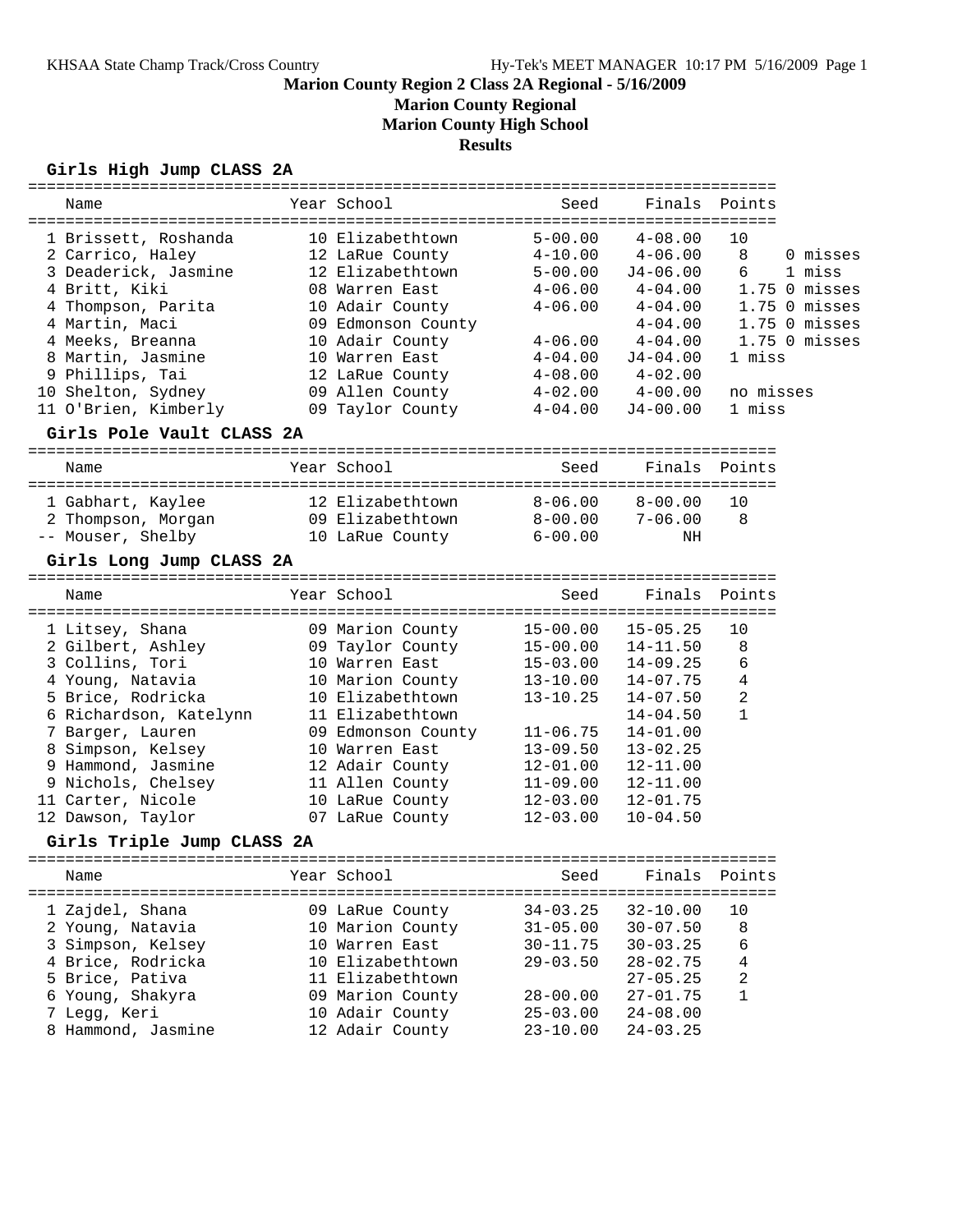**Marion County Regional**

**Marion County High School**

**Results**

================================================================================

|  |  |  |  | Girls Shot Put CLASS 2A |  |
|--|--|--|--|-------------------------|--|
|--|--|--|--|-------------------------|--|

| Name                        | Year School                          | Seed         | Finals        | Points       |                              |
|-----------------------------|--------------------------------------|--------------|---------------|--------------|------------------------------|
| 1 Nichols, Denisha          | 10 Elizabethtown                     | $32 - 10.25$ | $32 - 10.50$  | 10           |                              |
| 2 Burd, Lindsey             | 09 Hart County                       | $32 - 04.00$ | $31 - 10.00$  | 8            |                              |
| 3 Gothard, Gretchen         | 11 Allen County                      | $29 - 04.00$ | $31 - 09.00$  | 6            |                              |
| 4 Hatfield, Ashley          | 11 Taylor County                     | $29 - 01.00$ | $30 - 03.00$  | 4            |                              |
| 5 Lyndsey, Howard           | 11 Butler County                     | $31 - 05.25$ | $29 - 05.00$  | 2            |                              |
| 6 Berrow, Kymbur            | 10 Elizabethtown                     | $31 - 08.50$ | $28 - 11.50$  | $\mathbf 1$  |                              |
| 7 Parish, Victoria          | 12 Butler County                     | $29 - 10.00$ | $28 - 10.00$  |              |                              |
| 8 Coacanougher, Desirae     | 09 Marion County                     | $27 - 11.50$ | $27 - 06.00$  |              |                              |
| 9 Willis, Mikka             | 09 Warren East                       | $25 - 09.50$ | $24 - 09.00$  |              |                              |
| 10 Madison, Sara            | 09 Allen County                      | $23 - 05.00$ | $23 - 11.00$  |              |                              |
| 11 Beck, Deidre             | 09 Franklin-Simpson                  |              | $23 - 09.50$  |              |                              |
| 12 Wilkins, Kayla           | 10 Edmonson County                   | $21 - 05.00$ | $23 - 07.00$  |              |                              |
| 13 Chirunga, Tshacka        | 11 LaRue County                      | $23 - 08.00$ | $23 - 02.00$  |              |                              |
| 14 Skaggs, Kaity            | 11 LaRue County                      | $26 - 03.50$ | $22 - 10.50$  |              |                              |
| 15 Antle, Peyton            | 10 Adair County                      | $22 - 10.00$ | $22 - 08.00$  |              |                              |
| 16 Stockton, Janeisha       | 08 Franklin-Simpson                  |              | $21 - 09.50$  |              |                              |
| 17 Grant, Tiffany           | 11 Adair County                      | $19 - 05.00$ | $17 - 11.00$  |              |                              |
| Girls Discus Throw CLASS 2A |                                      |              |               |              |                              |
|                             |                                      |              |               |              |                              |
| Name                        | Year School                          | Seed         | Finals        | Points       |                              |
| 1 Nichols, Denisha          | 10 Elizabethtown                     | $104 - 07$   | $93 - 00$     | 10           |                              |
| 2 Willis, Mikka             | 09 Warren East                       | $84 - 01$    | $88 - 09$     | 8            |                              |
| 3 Parish, Victoria          | 12 Butler County                     | $78 - 01$    | $83 - 10$     | 6            |                              |
| 4 Burd, Lindsey             | 09 Hart County                       | $73 - 06$    | $83 - 06$     | 4            |                              |
| 5 Gothard, Gretchen         | 11 Allen County                      | $86 - 02$    | $79 - 09$     | 2            |                              |
| 6 Hatfield, Ashley          | 11 Taylor County                     | $69 - 03$    | 78-10         | $\mathbf{1}$ |                              |
| 7 Coacanougher, Desirae     | 09 Marion County                     | $82 - 05$    | $77 - 08$     |              |                              |
| 8 Lyndsey, Howard           | 11 Butler County                     | $51 - 10$    | $68 - 05$     |              |                              |
| 9 Godshall, Sarah           | 11 Washington County                 |              | $67 - 07$     |              |                              |
| 10 Dilbeck, Ali             | 11 Elizabethtown                     | $73 - 09$    | $65 - 09$     |              |                              |
| 11 Antle, Peyton            | 10 Adair County                      | $64 - 04$    | $63 - 11$     |              |                              |
| 12 Chirunga, Tshacka        | 11 LaRue County                      | 74-04        | $62 - 03$     |              |                              |
| 12 Wilkins, Kayla           | 10 Edmonson County                   | $56 - 06$    | $62 - 03$     |              |                              |
| 14 Skaggs, Kaity            | 11 LaRue County                      | $63 - 07$    | $59 - 09$     |              |                              |
| 15 Flippin, Rebecca         | 09 Franklin-Simpson                  |              | $52 - 11$     |              |                              |
| 16 Stockton, Janeisha       | 08 Franklin-Simpson                  |              | $52 - 05$     |              |                              |
| 17 Grant, Tiffany           | 11 Adair County                      | $49 - 09$    | $43 - 07$     |              |                              |
| Boys High Jump CLASS 2A     |                                      |              |               |              |                              |
| Name                        | Year School                          | Seed         | Finals Points |              |                              |
|                             |                                      |              |               |              |                              |
| 1 Sowders, Casey            | 11 Edmonson County                   | $5 - 10.00$  | $5 - 10.00$   | 10           |                              |
| 2 Wilson, Xzavier           | 12 Elizabethtown                     | $6 - 00.00$  | $5 - 08.00$   | 8            | no misses                    |
| 3 Ulis, Chris               | 11 Elizabethtown                     | $5 - 08.00$  | $J5 - 08.00$  | 6            | $1$ miss at $5'6$            |
| 4 Fort, Eric                | 12 Franklin-Simpson                  | $5 - 08.00$  | $J5 - 08.00$  | 4            | $1$ miss at $5'8$            |
| 5 Dyson, Bradley            | 12 LaRue County                      | $5 - 10.00$  | $J5 - 08.00$  | 2            | 1 miss at $5'8$              |
| 6 Webster, Tevin            | 10 Taylor County<br>12 Taylor County | $5 - 06.00$  | $5 - 06.00$   | $\mathbf{1}$ | no misses<br>2 misses at 5'4 |
| 7 Thomas, Chris             |                                      | $5 - 08.00$  | $J5 - 06.00$  |              |                              |
| 8 Porter, Jermaine          | 12 Marion County                     | $5 - 06.00$  | $5 - 02.00$   |              |                              |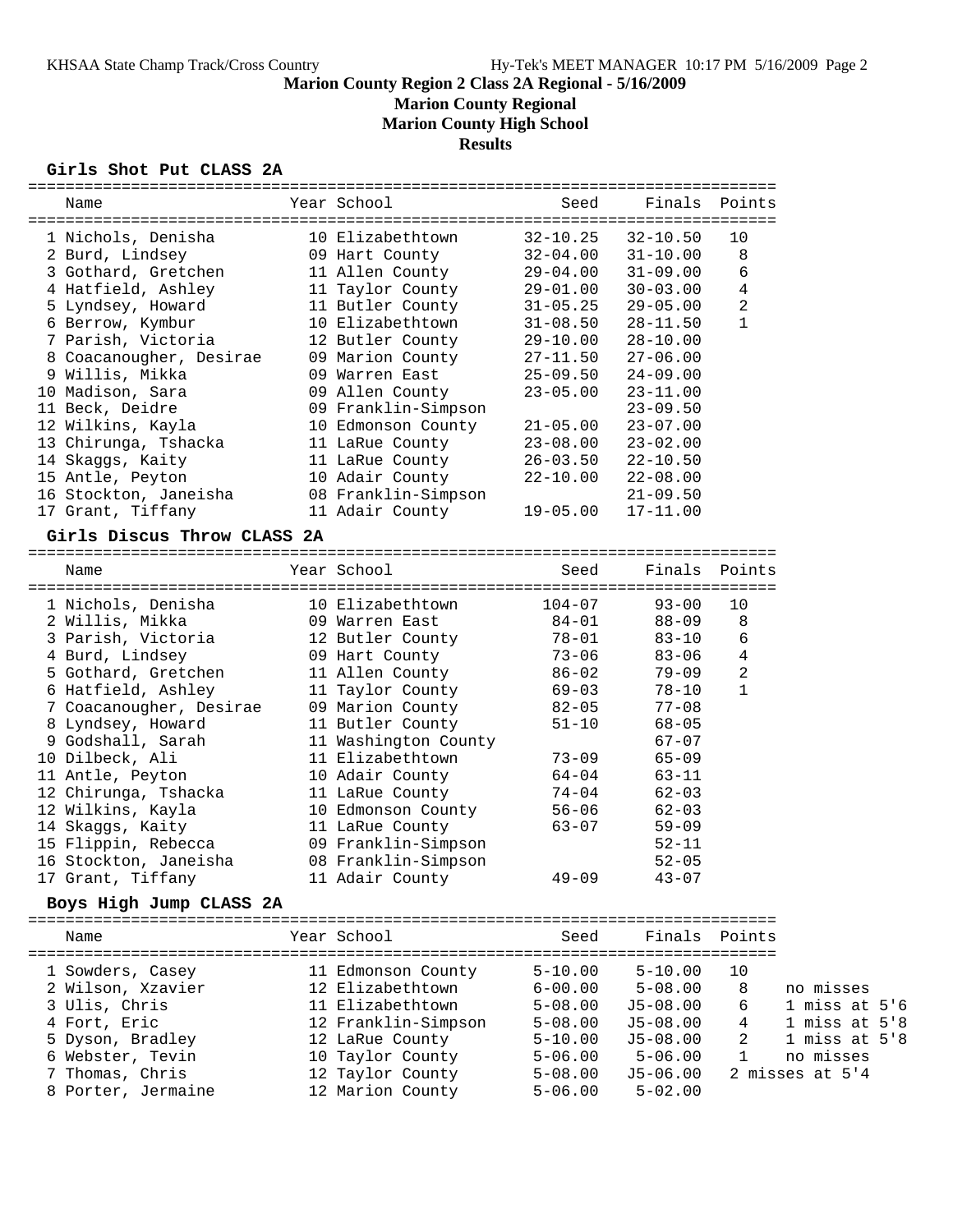# **Marion County Regional**

**Marion County High School**

**Results**

| Boys High Jump CLASS 2A   |                      |              |              |                            |                |  |
|---------------------------|----------------------|--------------|--------------|----------------------------|----------------|--|
| 9 Hansel, Spencer         | 12 Adair County      | $5 - 02.00$  | $5 - 00.00$  | no misses                  |                |  |
| 10 Devine, Brooks         | 08 Marion County     | $5 - 00.00$  | $4 - 10.00$  | 2 misses at 4'8            |                |  |
| 11 Lockhart, Caleb        | 09 Franklin-Simpson  | $5 - 04.00$  | $J4 - 10.00$ | 2 misses at 4'10           |                |  |
| Boys Pole Vault CLASS 2A  |                      |              |              |                            |                |  |
| Name                      | Year School          | Seed         |              | Finals Points              |                |  |
|                           |                      |              |              |                            |                |  |
| 1 Jones, Ethan            | 12 Elizabethtown     | $11 - 06.00$ | $11 - 06.00$ | 10                         |                |  |
| 2 Strader, John           | 11 Elizabethtown     | $9 - 06.00$  | $10 - 00.00$ | 8                          |                |  |
| 3 Dyson, Brandon          | 11 LaRue County      | $9 - 06.00$  | $9 - 06.00$  | 6                          |                |  |
| 4 Porter, Jermaine        | 12 Marion County     | $10 - 00.00$ | $9 - 00.00$  | 4                          |                |  |
| 5 Peterson, Ryan          | 09 Marion County     | $7 - 00.00$  | $7 - 06.00$  | 2                          |                |  |
| Boys Long Jump CLASS 2A   |                      |              |              |                            |                |  |
| Name                      | Year School          | Seed         | Finals       | Points                     |                |  |
| 1 Taul, Kendal            | 10 Marion County     | $19 - 07.00$ | $20 - 11.00$ | 10                         |                |  |
| 2 Willis, Andrew          | 12 Adair County      | $21 - 03.50$ | $20 - 09.50$ | 8                          |                |  |
| 3 Wilson, Xzavier         | 12 Elizabethtown     | 19-06.50     | $20 - 04.50$ | 6                          |                |  |
| 4 Webster, Tevin          | 10 Taylor County     | $18 - 09.00$ | $20 - 02.50$ | 4                          |                |  |
| 5 Porter, Jermaine        | 12 Marion County     | $20 - 03.50$ | $20 - 01.00$ | 2                          | next jump 20'  |  |
| 6 Ulis, Chris             | 11 Elizabethtown     | 18-08.00     | J20-01.00    | 1                          | next jump 19'1 |  |
| 7 Vincent, Zach           | 12 Edmonson County   | $17 - 11.00$ | $19 - 11.00$ |                            |                |  |
| 8 Starks, Jacob           | 11 Allen County      | $17 - 07.50$ | $19 - 01.50$ |                            |                |  |
| 9 Fort, Eric              | 12 Franklin-Simpson  | 16-04.75     | $18 - 09.00$ |                            |                |  |
| 10 Duckwall, Bobby        | 10 Hart County       | $17 - 06.00$ | $18 - 03.00$ |                            |                |  |
| 11 Rerden, Marcus         | 09 Washington County |              | $17 - 10.50$ |                            |                |  |
| 12 Lockhart, Caleb        | 09 Franklin-Simpson  | 17-01.25     | $17 - 09.50$ |                            |                |  |
| 13 Dyson, Brandon         | 11 LaRue County      | $17 - 11.00$ | $17 - 07.50$ |                            |                |  |
| 14 Cobb, Marquis          | 10 LaRue County      | $17 - 07.00$ | $16 - 02.50$ |                            |                |  |
| Boys Triple Jump CLASS 2A |                      |              |              |                            |                |  |
| Name                      | Year School          | Seed         | Finals       | Points                     |                |  |
|                           |                      |              |              |                            |                |  |
| 1 Ulis, Chris             | 11 Elizabethtown     | $42 - 02.00$ | $43 - 04.00$ | 10                         |                |  |
| 2 Wilson, Xzavier         | 12 Elizabethtown     |              | $42 - 03.50$ | 8                          |                |  |
| 3 Willis, Andrew          | 12 Adair County      | 43-04.25     | $41 - 04.00$ | 6                          |                |  |
| 4 Chirunga, Tobi          | 12 LaRue County      | $40 - 04.00$ | $40 - 03.50$ | 4                          |                |  |
| 5 Porter, Jermaine        | 12 Marion County     | $40 - 10.50$ | $39 - 00.00$ | $\overline{\phantom{a}}$ 2 |                |  |
| 6 Starks, Jacob           | 11 Allen County      | $37 - 01.75$ | $38 - 07.00$ | 1                          |                |  |
| 7 Taul, Kendal            | 10 Marion County     | $38 - 05.75$ | $38 - 00.00$ |                            |                |  |
| 8 Benningfield, Justin    | 10 Taylor County     | $34 - 02.50$ | $35 - 10.50$ |                            |                |  |
| 9 Bradley, Chris          | 08 Hart County       | $30 - 05.00$ | $32 - 09.00$ |                            |                |  |
| Boys Shot Put CLASS 2A    |                      |              |              |                            |                |  |
| Name                      | Year School          | Seed         |              | Finals Points              |                |  |
| 1 Pogue, Tony             | 12 Franklin-Simpson  | $51 - 11.00$ | $51 - 04.00$ | 10                         |                |  |
| 2 Means, Chris            | 12 Marion County     | $48 - 10.75$ | $47 - 06.00$ | 8                          |                |  |
| 3 Thomas, Chris           | 12 Taylor County     | $44 - 02.00$ | $45 - 07.00$ | 6                          |                |  |
|                           |                      |              |              |                            |                |  |